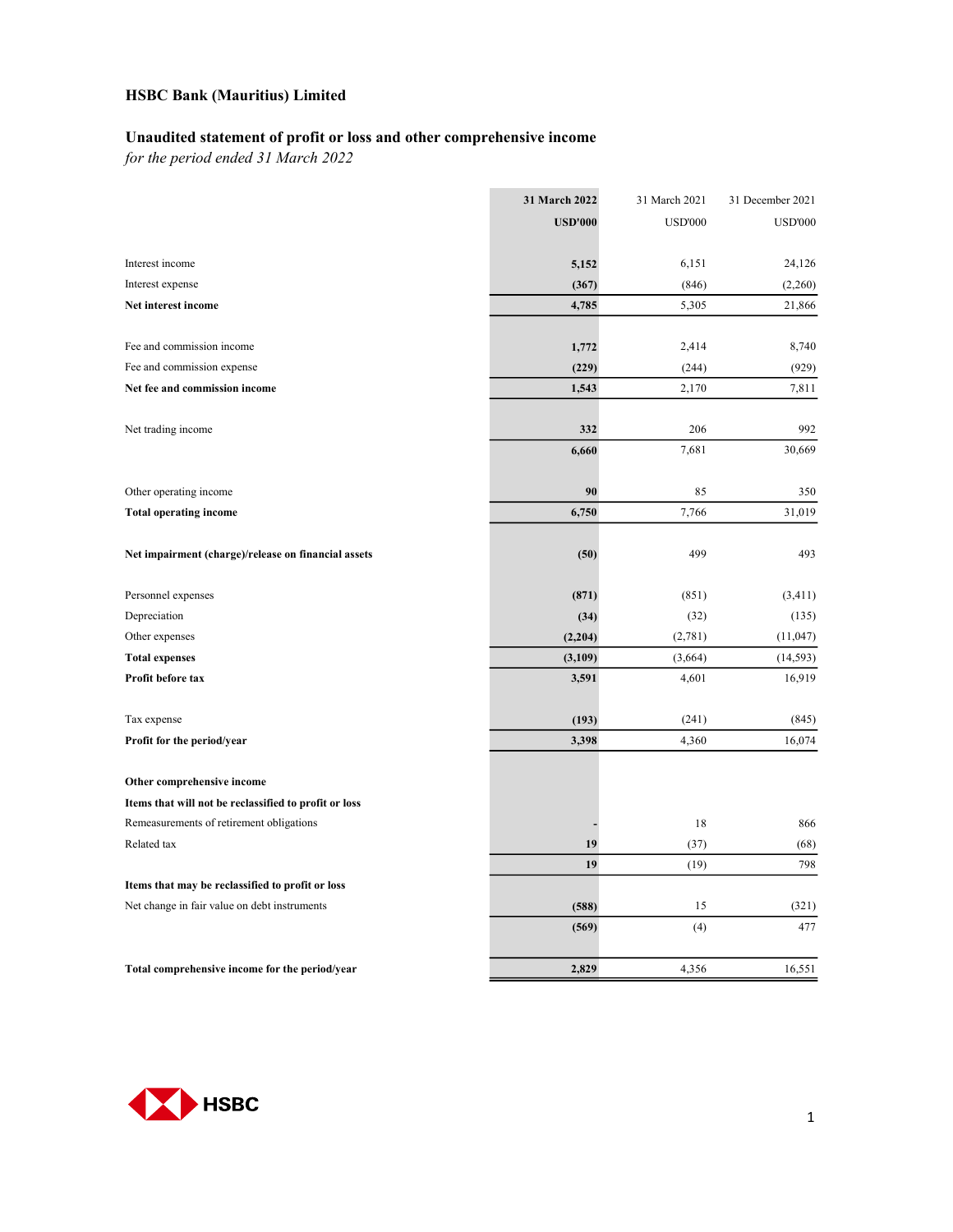### Unaudited statement of financial position

at 31 March 2022

|                                                                 | 31-Mar-22      | 31-Mar-21      | 31-Dec-21      |
|-----------------------------------------------------------------|----------------|----------------|----------------|
|                                                                 | <b>USD'000</b> | <b>USD'000</b> | <b>USD'000</b> |
| <b>Assets</b>                                                   |                |                |                |
| Cash and cash equivalents                                       | 971,715        | 1,564,207      | 1,105,581      |
| Trading assets                                                  |                | 718            | 394            |
| Investment securities at fair value through other comprehensive | 702,559        | 681,983        | 800,334        |
| Invesment securities at amortised cost                          | 27,563         |                | 28,334         |
| Loans and advances to banks                                     | 146,953        | 476,429        | 413,472        |
| Loans and advances to customers                                 | 1,105,390      | 1,204,292      | 1,162,521      |
| Other assets                                                    | 7,739          | 37,649         | 3,677          |
| Property, plant and equipment                                   | 142            | 1,158          | 181            |
| Deferred tax assets                                             | 153            | 172            | 129            |
| <b>Total assets</b>                                             | 2,962,214      | 3,966,608      | 3,514,623      |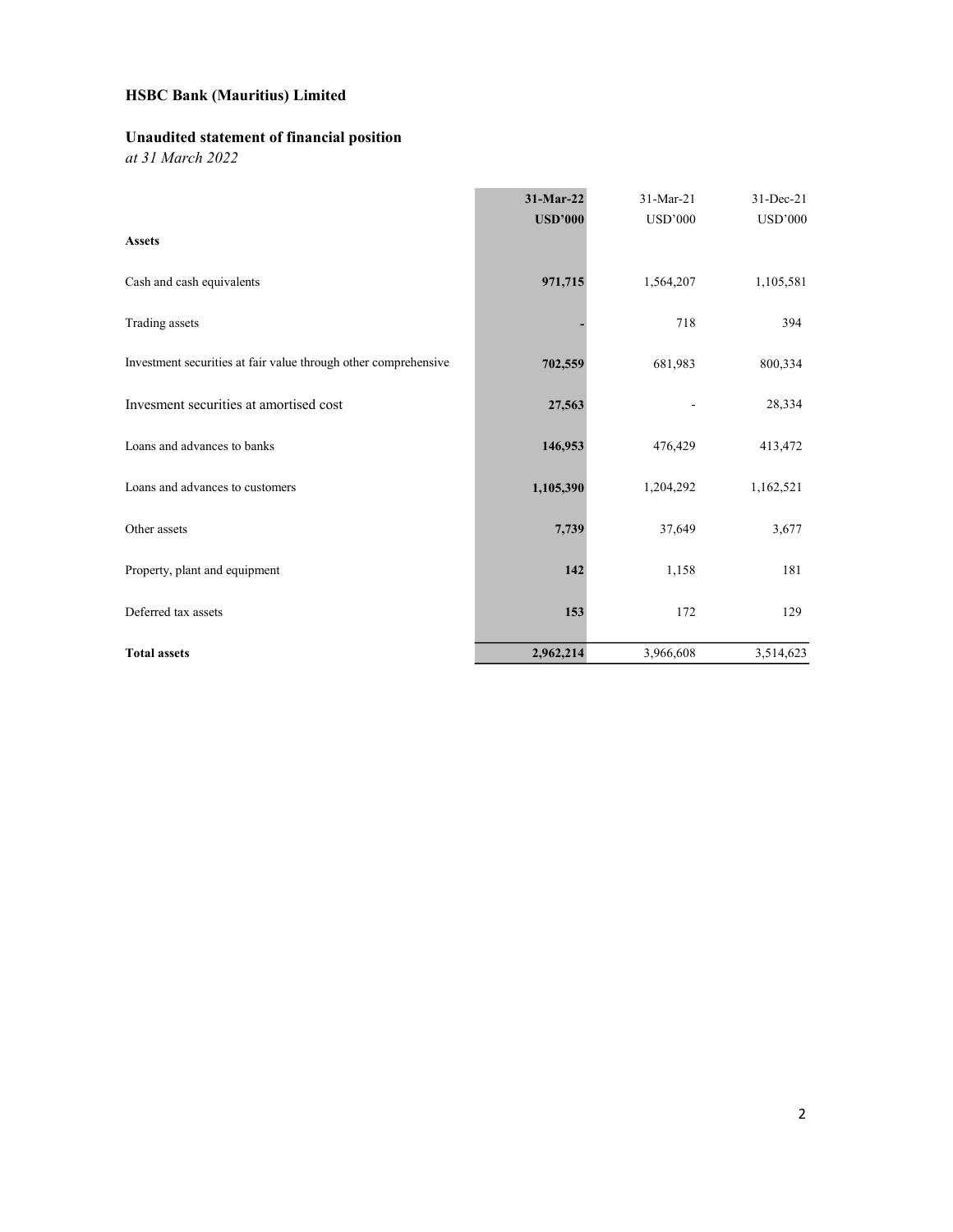#### Unaudited statement of financial position (continued)

at 31 March 2022

|                                                                   | 31-Mar-22      | 31-Mar-21      | 31-Dec-21      |
|-------------------------------------------------------------------|----------------|----------------|----------------|
| <b>Liabilities</b>                                                | <b>USD'000</b> | <b>USD'000</b> | <b>USD'000</b> |
| Deposits from customers                                           | 2,345,075      | 3,199,589      | 2,906,215      |
| <b>Trading liabilities</b>                                        | 577            | 145            | 8              |
| Other borrowed funds                                              | 307,378        | 458,121        | 302,693        |
| Current tax liabilities                                           | 343            | 12             | 145            |
| Other liabilities                                                 | 5,533          | 20,455         | 5,087          |
| <b>Total liabilities</b>                                          | 2,658,906      | 3,678,322      | 3,214,148      |
| Shareholder's equity                                              |                |                |                |
| Stated capital - paid up                                          | 72,957         | 72,957         | 72,957         |
| Retained earnings                                                 | 145,568        | 125,307        | 138,899        |
| Other reserves                                                    | 84,783         | 90,022         | 88,619         |
| Total equity attributable to equity holder                        | 303,308        | 288,286        | 300,475        |
| Total liabilities and shareholder's equity                        | 2,962,214      | 3,966,608      | 3,514,623      |
| <b>CONTINGENT LIABILITIES</b>                                     |                |                |                |
| Guarantees, letters of credit, endorsements and other obligations | 25,827         | 352,445        | 150,811        |
| Commitments                                                       | 248,439        | 174,004        | 172,792        |

Approved on 10 May 2022

Dean Lam Kin Teng

**Dean Lam Kin Teng Bonnie Yi Jing Qiu**<br>*Managing Director Director* 

Rajiv Gopaul Director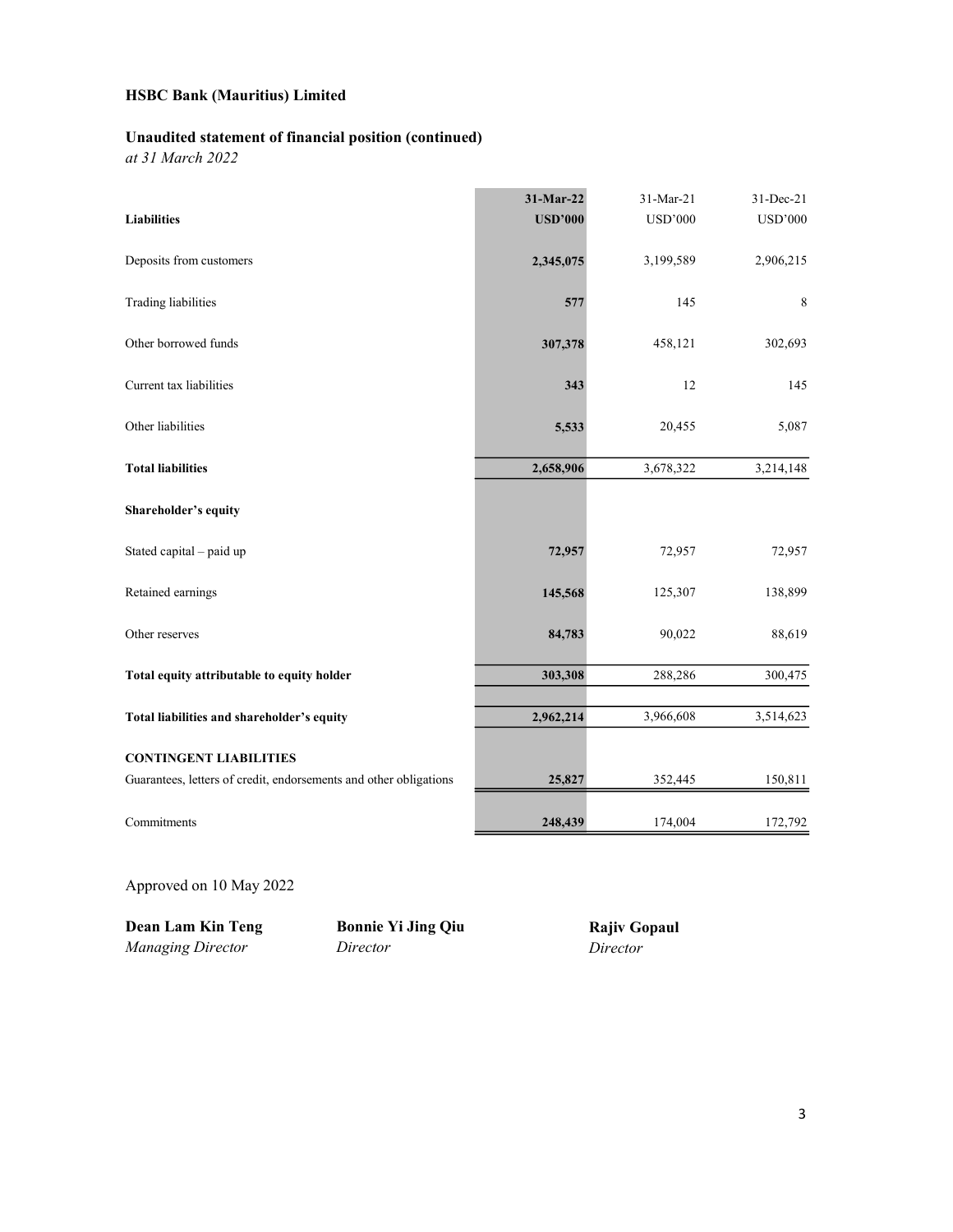### Unaudited statement of changes in equity

for the period ended 31 March 2022

|                                               | Other reserves           |                |                |                          |                  |                |                    |            |                     |
|-----------------------------------------------|--------------------------|----------------|----------------|--------------------------|------------------|----------------|--------------------|------------|---------------------|
|                                               | <b>Stated</b>            |                |                | Retained                 | <b>Statutory</b> | General        | <b>Share</b> based | Fair value | <b>Total equity</b> |
|                                               | capital                  | earnings       | reserve        | banking                  | payment          | reserve        |                    |            |                     |
|                                               | <b>USD'000</b>           | <b>USD'000</b> | <b>USD'000</b> | <b>USD'000</b>           | <b>USD'000</b>   | <b>USD'000</b> | <b>USD'000</b>     |            |                     |
| <b>Balance at 1 January 2020</b>              | 72,957                   | 175,444        | 72,957         | 15,379                   | 37               | 149            | 336,923            |            |                     |
| Profit for the year                           |                          |                |                |                          |                  |                |                    |            |                     |
| Other comprehensive income                    |                          | 18,204         |                |                          |                  |                | 18.204             |            |                     |
| Net change in fair value                      |                          |                |                |                          |                  | (118)          | (118)              |            |                     |
| Remeasurements of retirement obligations      |                          | (1,281)        |                |                          |                  |                | (1,281)            |            |                     |
| Tax on other comprehensive income             |                          | 151            |                |                          |                  |                | 151                |            |                     |
| Total other comprehensive income              | $\overline{a}$           | (1, 130)       | $\overline{a}$ | $\overline{a}$           | $\overline{a}$   | (118)          | (1,248)            |            |                     |
| Total comprehensive income                    |                          | 17,074         | $\overline{a}$ | $\blacksquare$           | $\overline{a}$   | (118)          | 16,956             |            |                     |
| <b>Transactions with owner of the Bank</b>    |                          |                |                |                          |                  |                |                    |            |                     |
| Dividends paid                                |                          | (70,000)       |                |                          |                  |                | (70,000)           |            |                     |
| Share based payment                           |                          |                |                |                          | 48               |                | 48                 |            |                     |
| Transactions with owner of the Bank           |                          | (70,000)       |                |                          | 48               |                | (69, 952)          |            |                     |
| Transfer from general banking reserve         |                          | 39             |                | (39)                     | $\overline{a}$   |                |                    |            |                     |
| <b>Balance at 31 December 2020</b>            | 72,957                   | 122,557        | 72,957         | 15,340                   | 85               | 31             | 283,927            |            |                     |
| Profit for the year                           |                          | 16,074         |                |                          | ÷,               |                | 16,074             |            |                     |
| Other comprehensive income                    |                          |                |                |                          |                  |                |                    |            |                     |
| Net change in fair value on debt instruments  |                          |                |                |                          |                  | (321)          | (321)              |            |                     |
| Remeasurements of retirement obligations      |                          | 866            |                |                          |                  |                | 866                |            |                     |
| Tax on other comprehensive income             |                          | (68)           |                |                          |                  |                | (68)               |            |                     |
| Total other comprehensive income for the year | $\overline{a}$           | 798            | $\overline{a}$ | $\overline{a}$           | $\overline{a}$   | (321)          | 477                |            |                     |
| Total comprehensive income for the year       | $\overline{a}$           | 16,872         | $\overline{a}$ | $\overline{\phantom{a}}$ | $\overline{a}$   | (321)          | 16,551             |            |                     |
| <b>Transactions with owner of the Bank</b>    |                          |                |                |                          |                  |                |                    |            |                     |
| Share based payment                           |                          |                |                |                          | (3)              |                | (3)                |            |                     |
| Transactions with owner of the Bank           | $\overline{\phantom{a}}$ |                | $\overline{a}$ |                          | (3)              |                | (3)                |            |                     |
| Transfer to general banking reserve           |                          | (530)          | $\overline{a}$ | 530                      | $\overline{a}$   |                |                    |            |                     |
| <b>Balance at 31 December 2021</b>            | 72,957                   | 138,899        | 72,957         | 15,870                   | 82               | (290)          | 300,475            |            |                     |
| Profit for the year                           |                          | 3,398          |                |                          |                  |                | 3,398              |            |                     |
| Other comprehensive income                    |                          |                |                |                          |                  |                |                    |            |                     |
| Net change in fair value on debt instruments  |                          |                |                |                          |                  | (588)          | (588)              |            |                     |
| Remeasurements of retirement obligations      |                          |                |                |                          |                  |                |                    |            |                     |
| Tax on other comprehensive income             | ÷                        | (13)           |                |                          |                  | 32             | 19                 |            |                     |
| Total other comprehensive income for the year | $\overline{\phantom{a}}$ | (13)           | $\overline{a}$ | ÷,                       | ÷,               | (556)          | (569)              |            |                     |
| Total comprehensive income for the year       |                          | 3,385          |                |                          |                  | (556)          | 2,829              |            |                     |
| <b>Transactions with owner of the Bank</b>    |                          |                |                |                          |                  |                |                    |            |                     |
| Share based payment                           |                          |                |                |                          | 5                |                | 5                  |            |                     |
| Transactions with owner of the Bank           |                          |                |                |                          | 5                |                | 5                  |            |                     |
| Transfer to general banking reserve           | ÷,                       | 3,279          |                | (3,279)                  | ÷,               |                |                    |            |                     |
| <b>Balance at 31 March 2022</b>               | 72.957                   | 145,568        | 72,957         | 12,591                   | 87               | (853)          | 303.308            |            |                     |